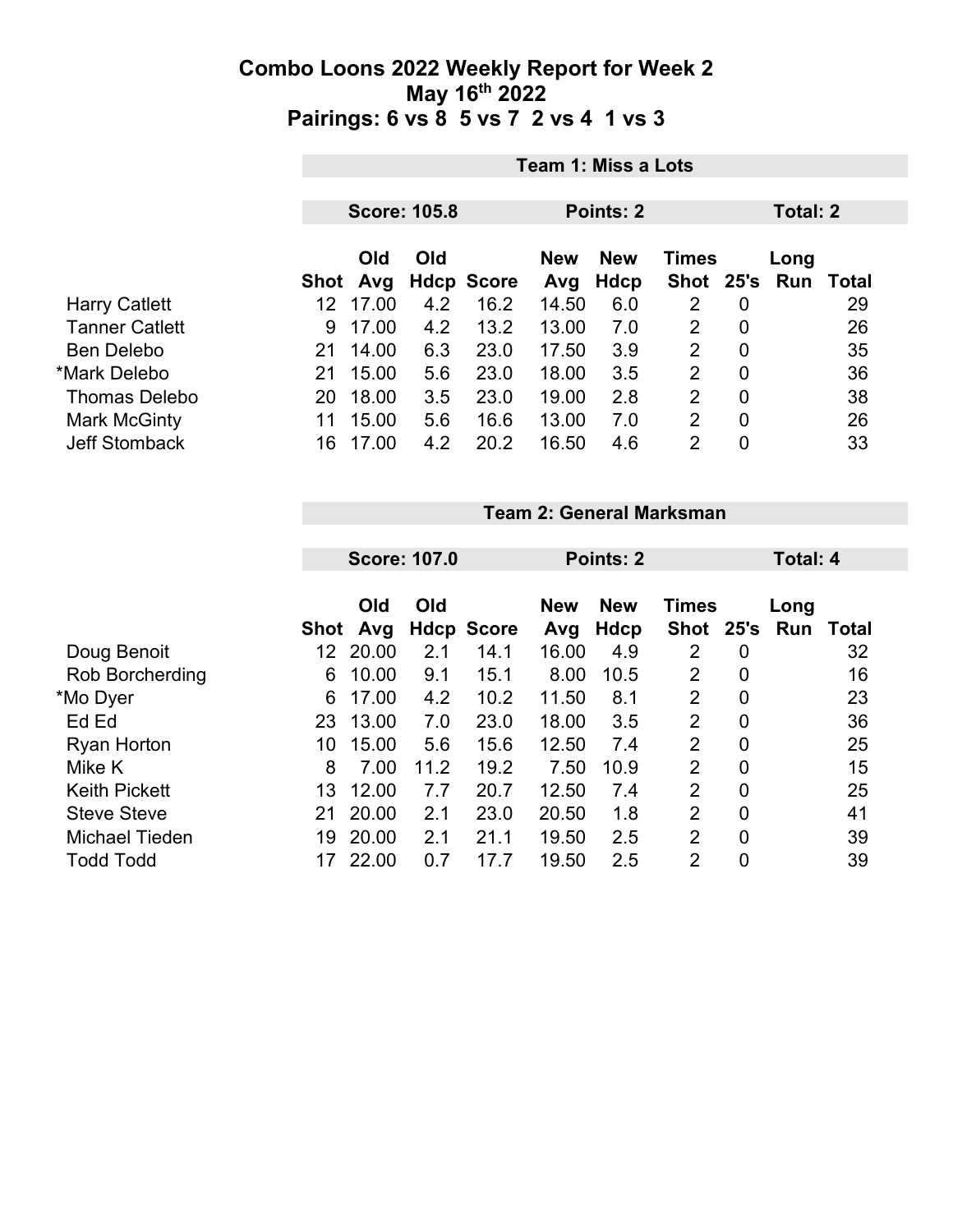|                      | <b>Team 3: Skidmarks</b> |                    |      |                   |            |            |                |                |      |                  |  |  |
|----------------------|--------------------------|--------------------|------|-------------------|------------|------------|----------------|----------------|------|------------------|--|--|
|                      |                          |                    |      |                   |            |            |                |                |      |                  |  |  |
|                      |                          | <b>Score: 98.6</b> |      |                   |            | Points: 0  |                |                |      | Total: 0         |  |  |
|                      |                          | Old                | Old  |                   | <b>New</b> | <b>New</b> | <b>Times</b>   |                | Long |                  |  |  |
|                      | Shot                     | Avg                |      | <b>Hdcp Score</b> | Avg        | Hdcp       | <b>Shot</b>    | 25's           | Run  | Total            |  |  |
| Mike Carbone         | 14                       | 15.00              | 5.6  | 19.6              | 14.50      | 6.0        | 2              | $\overline{0}$ |      | 29               |  |  |
| Josh Halloran        |                          |                    |      |                   |            |            | 0              | 0              |      | 0                |  |  |
| Dean Hanson          |                          |                    |      |                   |            |            | 0              | 0              |      | $\boldsymbol{0}$ |  |  |
| *JD Hanson           | 10                       | 21.00              | 1.4  | 11.4              | 15.50      | 5.3        | 2              | $\mathbf 0$    |      | 31               |  |  |
| Pat Hegseth          | 5                        | 2.00               | 14.7 | 19.7              | 3.50       | 13.7       | $\overline{2}$ | $\mathbf 0$    |      | 7                |  |  |
| Tony Hegseth         | 13                       | 14.00              | 6.3  | 19.3              | 13.50      | 6.7        | 2              | $\overline{0}$ |      | 27               |  |  |
| <b>Scott Huckert</b> | 8                        | 9.00               | 9.8  | 17.8              | 8.50       | 10.2       | $\overline{2}$ | 0              |      | 17               |  |  |
| <b>Tim Nolan</b>     | 14                       | 17.00              | 4.2  | 18.2              | 15.50      | 5.3        | $\overline{2}$ | $\overline{0}$ |      | 31               |  |  |
| <b>Jerrid Voss</b>   | 19                       | 19.00              | 2.8  | 21.8              | 19.00      | 2.8        | $\overline{2}$ | 0              |      | 38               |  |  |

|                       | <b>Score: 100.6</b> |       |      |                   |            |            |                |                  |          |       |  |
|-----------------------|---------------------|-------|------|-------------------|------------|------------|----------------|------------------|----------|-------|--|
|                       |                     |       |      |                   | Points: 0  |            |                |                  | Total: 2 |       |  |
|                       |                     | Old   | Old  |                   | <b>New</b> | <b>New</b> | <b>Times</b>   |                  | Long     |       |  |
|                       | <b>Shot</b>         | Avg   |      | <b>Hdcp Score</b> | Avg        | Hdcp       | <b>Shot</b>    | 25's             | Run      | Total |  |
| Matt B                | 17                  | 9.00  | 9.8  | 23.0              | 13.00      | 7.0        | 2              | $\overline{0}$   |          | 26    |  |
| <b>John Collins</b>   | 19                  | 22.00 | 0.7  | 19.7              | 20.50      | 1.8        | $\overline{2}$ | $\overline{0}$   |          | 41    |  |
| <b>Justin Collins</b> | 13                  | 15.00 | 5.6  | 18.6              | 14.00      | 6.3        | $\overline{2}$ | $\boldsymbol{0}$ |          | 28    |  |
| <b>Sam Collins</b>    | 14                  | 20.00 | 2.1  | 16.1              | 17.00      | 4.2        | 2              | $\overline{0}$   |          | 34    |  |
| <b>Tom Forrest</b>    | 18                  | 23.00 | 0.0  | 18.0              | 20.50      | 1.8        | $\overline{2}$ | $\overline{0}$   |          | 41    |  |
| Jeff Jeff             | 15                  | 14.00 | 6.3  | 21.3              | 14.50      | 6.0        | $\overline{2}$ | $\overline{0}$   |          | 29    |  |
| Mo Mo                 |                     | 8.00  | 10.5 | 17.5              | 7.50       | 10.9       | $\overline{2}$ | $\overline{0}$   |          | 15    |  |
| <b>Neal Neal</b>      | 11                  | 13.00 | 7.0  | 18.0              | 12.00      | 7.7        | $\overline{2}$ | $\overline{0}$   |          | 24    |  |
| <b>Keith Ross</b>     |                     | 9.00  | 9.8  | 16.8              | 8.00       | 10.5       | 2              | 0                |          | 16    |  |

**Team 4: Gun Slingers**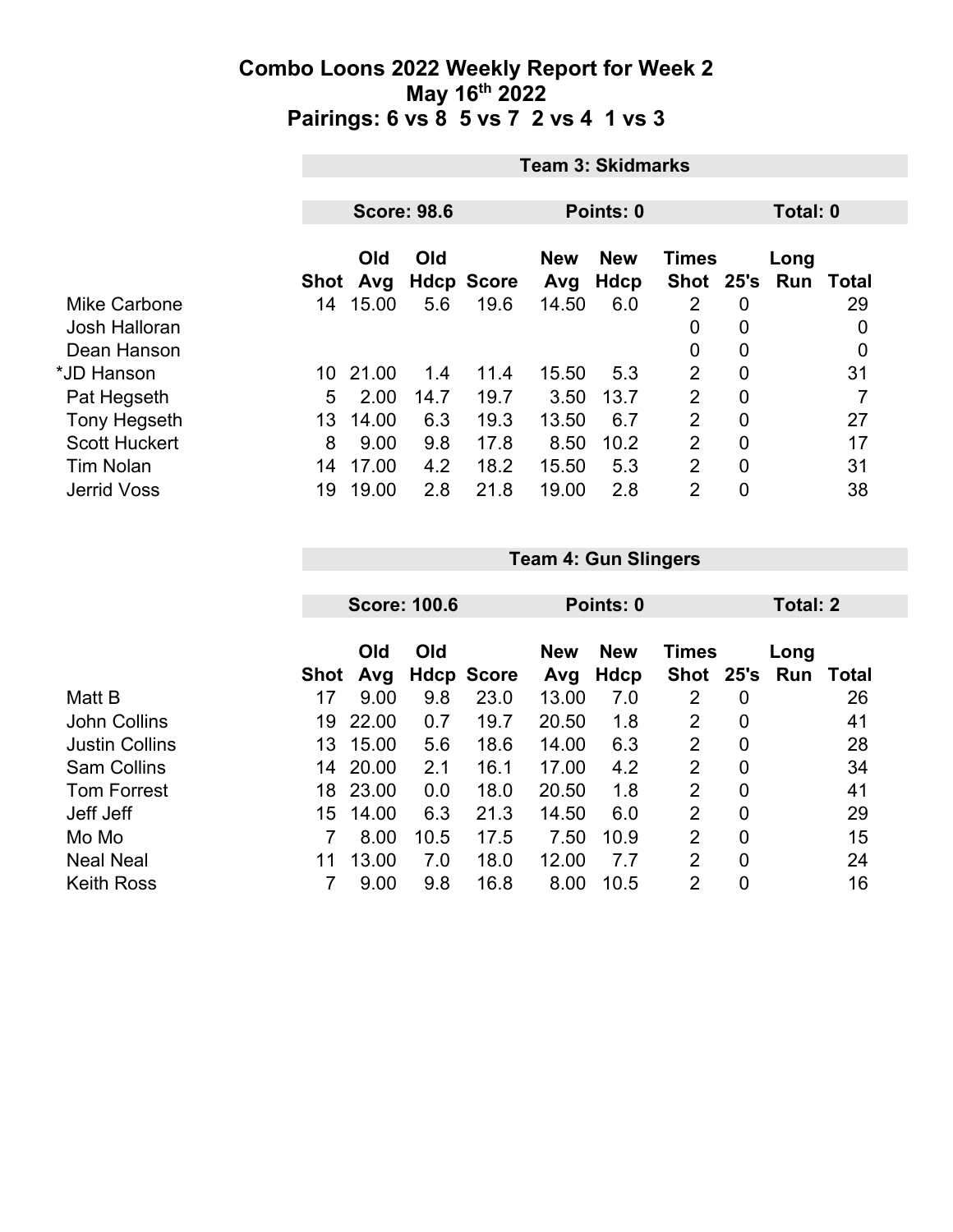|                      | <b>Team 5: Concussion Ducks</b> |                     |      |                   |            |            |                |                |      |              |  |
|----------------------|---------------------------------|---------------------|------|-------------------|------------|------------|----------------|----------------|------|--------------|--|
|                      |                                 | <b>Score: 115.0</b> |      |                   |            | Points: 2  |                | Total: 2       |      |              |  |
|                      |                                 |                     |      |                   |            |            |                |                |      |              |  |
|                      |                                 | Old                 | Old  |                   | <b>New</b> | <b>New</b> | <b>Times</b>   |                | Long |              |  |
|                      | Shot                            | Avg                 |      | <b>Hdcp Score</b> | Avg        | Hdcp       | Shot           | 25's           | Run  | <b>Total</b> |  |
| <b>Jeff Bakke</b>    | 19                              | 10.00               | 9.1  | 23.0              | 14.50      | 6.0        | 2              | $\overline{0}$ |      | 29           |  |
| <b>Randy Beyreis</b> | 15                              | 8.00                | 10.5 | 23.0              | 11.50      | 8.1        | $\overline{2}$ | $\overline{0}$ |      | 23           |  |
| <b>Scott Elke</b>    | 13                              | 7.00                | 11.2 | 23.0              | 10.00      | 9.1        | $\overline{2}$ | $\mathbf 0$    |      | 20           |  |
| *Kevin Griffin       | 11                              | 9.00                | 9.8  | 20.8              | 10.00      | 9.1        | $\overline{2}$ | $\overline{0}$ |      | 20           |  |
| Brian Jablonski      | 15                              | 10.00               | 9.1  | 23.0              | 12.50      | 7.4        | $\overline{2}$ | $\overline{0}$ |      | 25           |  |
| Jason Lamusga        | 13                              | 8.00                | 10.5 | 23.0              | 10.50      | 8.8        | $\overline{2}$ | $\mathbf 0$    |      | 21           |  |
| Jon Livingston       | 17                              | 18.00               | 3.5  | 20.5              | 17.50      | 3.9        | $\overline{2}$ | $\overline{0}$ |      | 35           |  |
| <b>Kevin Schmidt</b> | 15                              | 11.00               | 8.4  | 23.0              | 13.00      | 7.0        | $\overline{2}$ | $\overline{0}$ |      | 26           |  |
| <b>Bud Schoenle</b>  | 11                              | 10.00               | 9.1  | 20.1              | 10.50      | 8.8        | $\overline{2}$ | $\mathbf 0$    |      | 21           |  |
| <b>Jeff Strong</b>   | 12 <sup>°</sup>                 | 10.00               | 9.1  | 21.1              | 11.00      | 8.4        | $\overline{2}$ | $\overline{0}$ |      | 22           |  |

|                     |    | <b>Score: 94.9</b> |     |                   | Points: 0         |                    |                |   | Total: 2                    |    |  |
|---------------------|----|--------------------|-----|-------------------|-------------------|--------------------|----------------|---|-----------------------------|----|--|
|                     |    | Old<br>Shot Avg    | Old | <b>Hdcp Score</b> | <b>New</b><br>Avg | <b>New</b><br>Hdcp | Times          |   | Long<br>Shot 25's Run Total |    |  |
| *Tom Bednarczyk     | 17 | 11.00              | 8.4 | 23.0              | 14.00             | 6.3                | $\overline{2}$ | 0 |                             | 28 |  |
| <b>Rob Bennett</b>  | 15 | 17.00              | 4.2 | 19.2              | 16.00             | 4.9                | $\overline{2}$ | 0 |                             | 32 |  |
| <b>Tony Calova</b>  |    |                    |     |                   |                   |                    | 0              | 0 |                             | 0  |  |
| <b>Jeff Freeman</b> | 11 | 12.00              | 7.7 | 18.7              | 11.50             | 8.1                | $\overline{2}$ | 0 |                             | 23 |  |
| Scott Johnson       | 19 | 15.00              | 5.6 | 23.0              | 17.00             | 4.2                | $\overline{2}$ | 0 |                             | 34 |  |
| <b>Brent Larsen</b> |    |                    |     |                   |                   |                    | 0              | 0 |                             | 0  |  |
| <b>Shawn Meyer</b>  |    |                    |     |                   |                   |                    | $\overline{0}$ | 0 |                             | 0  |  |
| <b>Greg Neva</b>    |    |                    |     |                   |                   |                    | 0              | 0 |                             | 0  |  |
| Jon Pangerl         |    |                    |     |                   |                   |                    | 0              | 0 |                             | 0  |  |
| <b>Tim White</b>    |    |                    |     |                   |                   |                    | 0              | 0 |                             |    |  |

**Team 6: Davis**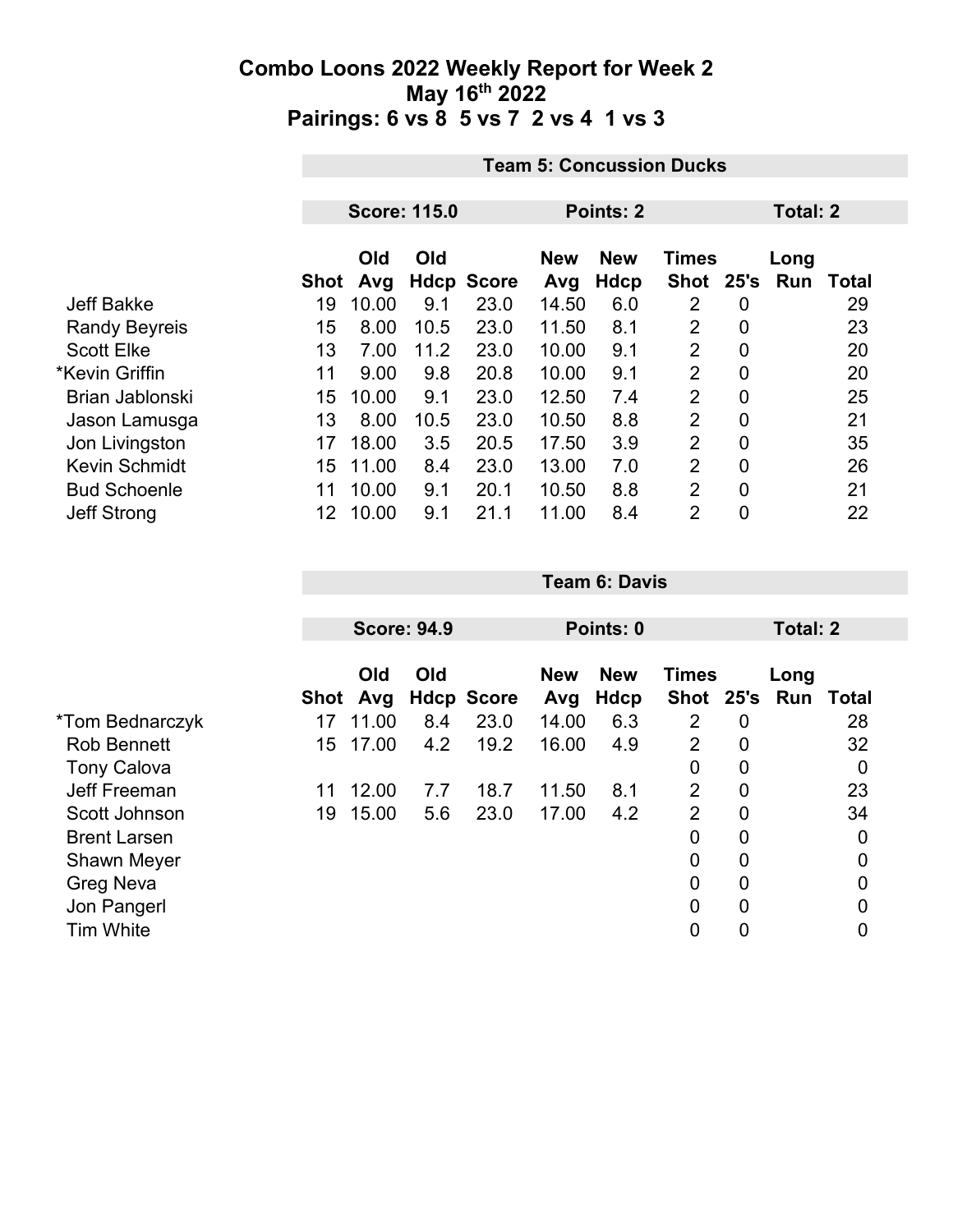|                     | <b>Team 7: Team Pigeon Pounders</b> |            |      |                   |                   |                           |                    |                |                    |          |  |  |
|---------------------|-------------------------------------|------------|------|-------------------|-------------------|---------------------------|--------------------|----------------|--------------------|----------|--|--|
|                     |                                     |            |      |                   |                   |                           |                    |                |                    |          |  |  |
|                     | <b>Score: 98.9</b>                  |            |      |                   | Points: 0         |                           |                    |                |                    | Total: 0 |  |  |
|                     | <b>Shot</b>                         | Old<br>Avg | Old  | <b>Hdcp Score</b> | <b>New</b><br>Avg | <b>New</b><br><b>Hdcp</b> | Times<br>Shot 25's |                | Long<br><b>Run</b> | Total    |  |  |
| Joe Boetl           |                                     | 1.00       |      |                   |                   |                           | 0                  | 0              |                    | 0        |  |  |
| John DeLeon         | 10                                  | 8.00       | 10.5 | 20.5              | 9.00              | 9.8                       | 2                  | 0              |                    | 18       |  |  |
| <b>Tim Diamond</b>  |                                     |            |      |                   |                   |                           | 0                  | $\overline{0}$ |                    | 0        |  |  |
| Dan Leach           | 7                                   | 7.00       | 11.2 | 18.2              | 7.00              | 11.2                      | $\overline{2}$     | $\overline{0}$ |                    | 14       |  |  |
| <b>Nick Leach</b>   | 8                                   | 8.00       | 10.5 | 18.5              | 8.00              | 10.5                      | $\overline{2}$     | $\overline{0}$ |                    | 16       |  |  |
| <b>Robert Libke</b> | 9                                   | 15.00      | 5.6  | 14.6              | 12.00             | 7.7                       | $\overline{2}$     | 0              |                    | 24       |  |  |
| <b>Reide Weber</b>  | 14                                  |            |      | 14.0              | 14.00             | 6.3                       |                    | 0              |                    | 14       |  |  |
| Ivan Weiss          | 13                                  | 2.00       | 14.7 | 23.0              | 7.50              | 10.9                      | $\overline{2}$     | 0              |                    | 15       |  |  |
| <b>Lisa Weiss</b>   | 4                                   | 2.00       | 14.7 | 18.7              | 3.00              | 14.0                      | $\overline{2}$     | $\overline{0}$ |                    | 6        |  |  |
| *Ivan Weiss Jr      |                                     | 12.00      | 7.7  | 14.7              | 9.50              | 9.5                       | $\overline{2}$     | 0              |                    | 19       |  |  |

| Team 8: League average |                     |                                                  |  |           |       |   |          |  |  |
|------------------------|---------------------|--------------------------------------------------|--|-----------|-------|---|----------|--|--|
|                        |                     |                                                  |  |           |       |   |          |  |  |
|                        | <b>Score: 103.0</b> |                                                  |  | Points: 2 |       |   | Total: 4 |  |  |
| Old                    | Old                 | Shot Avg Hdcp Score Avg Hdcp Shot 25's Run Total |  | New New   | Times | 0 | Long     |  |  |

Super Shooters: None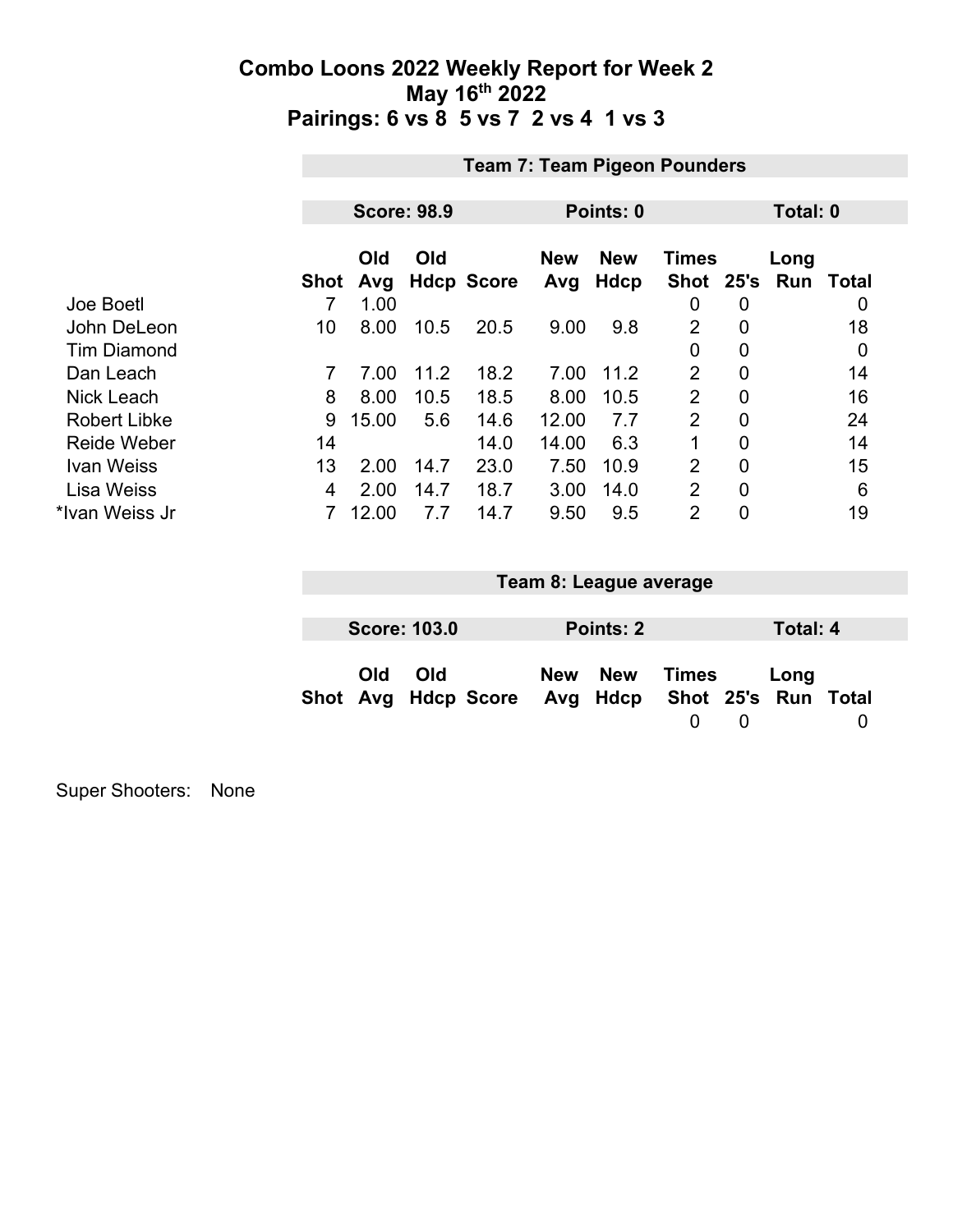# **Combo Loons 2022 Team Standings through week 2**

| Team 8 | League average              | 4.0 |
|--------|-----------------------------|-----|
| Team 2 | <b>General Marksman</b>     | 4.0 |
| Team 6 | <b>Davis</b>                | 2.0 |
| Team 5 | <b>Concussion Ducks</b>     | 2.0 |
| Team 4 | <b>Gun Slingers</b>         | 2.0 |
| Team 1 | <b>Miss a Lots</b>          | 2.0 |
| Team 7 | <b>Team Pigeon Pounders</b> | 0.0 |
| Team 3 | <b>Skidmarks</b>            | 0.0 |
|        |                             |     |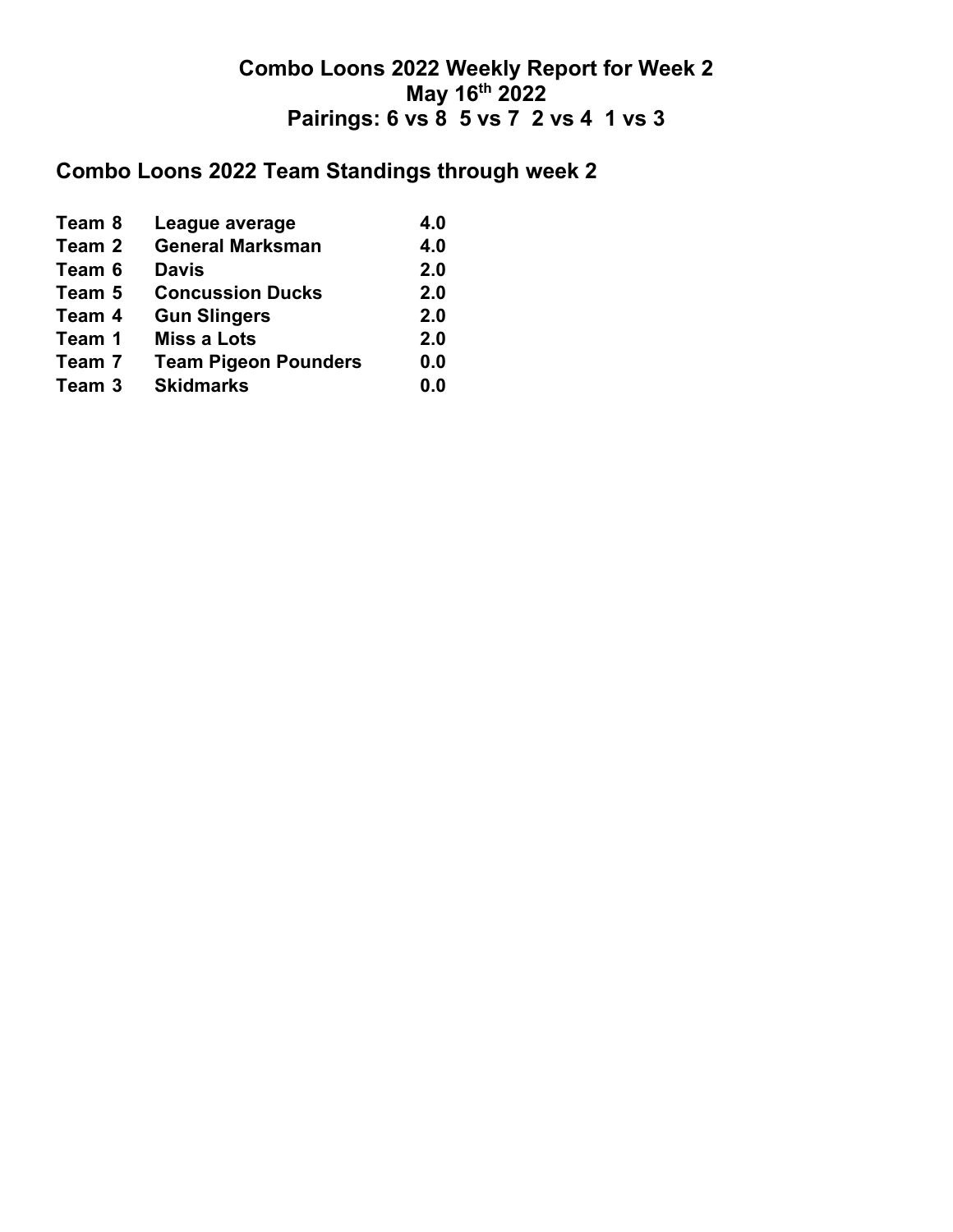## **Combo Loons 2022 Total Target Leaders Through Week 2**

| Shooter               | Total | Avg   |                | <b>Rounds Straights Team</b> |                             |
|-----------------------|-------|-------|----------------|------------------------------|-----------------------------|
| <b>Steve Steve</b>    | 41    | 20.50 | $\overline{2}$ | 0                            | <b>General Marksman</b>     |
| <b>Tom Forrest</b>    | 41    | 20.50 | $\overline{2}$ | 0                            | <b>Gun Slingers</b>         |
| <b>John Collins</b>   | 41    | 20.50 | $\overline{2}$ | 0                            | <b>Gun Slingers</b>         |
| <b>Todd Todd</b>      | 39    | 19.50 | $\overline{2}$ | 0                            | <b>General Marksman</b>     |
| <b>Michael Tieden</b> | 39    | 19.50 | $\overline{2}$ | 0                            | <b>General Marksman</b>     |
| <b>Jerrid Voss</b>    | 38    | 19.00 | $\overline{2}$ | 0                            | <b>Skidmarks</b>            |
| <b>Thomas Delebo</b>  | 38    | 19.00 | $\overline{2}$ | 0                            | Miss a Lots                 |
| <b>Mark Delebo</b>    | 36    | 18.00 | $\overline{2}$ | 0                            | Miss a Lots                 |
| Ed Ed                 | 36    | 18.00 | $\overline{2}$ | 0                            | <b>General Marksman</b>     |
| Jon Livingston        | 35    | 17.50 | $\overline{2}$ | 0                            | <b>Concussion Ducks</b>     |
| <b>Ben Delebo</b>     | 35    | 17.50 | $\overline{2}$ | 0                            | Miss a Lots                 |
| <b>Sam Collins</b>    | 34    | 17.00 | $\overline{2}$ | 0                            | <b>Gun Slingers</b>         |
| Scott Johnson         | 34    | 17.00 | $\overline{2}$ | 0                            | Davis                       |
| <b>Jeff Stomback</b>  | 33    | 16.50 | $\overline{2}$ | 0                            | Miss a Lots                 |
| Doug Benoit           | 32    | 16.00 | $\overline{2}$ | 0                            | <b>General Marksman</b>     |
| <b>Rob Bennett</b>    | 32    | 16.00 | $\overline{2}$ | 0                            | Davis                       |
| <b>JD Hanson</b>      | 31    | 15.50 | $\overline{2}$ | 0                            | <b>Skidmarks</b>            |
| <b>Tim Nolan</b>      | 31    | 15.50 | $\overline{2}$ | 0                            | <b>Skidmarks</b>            |
| <b>Harry Catlett</b>  | 29    | 14.50 | $\overline{2}$ | 0                            | Miss a Lots                 |
| <b>Mike Carbone</b>   | 29    | 14.50 | $\overline{2}$ | 0                            | <b>Skidmarks</b>            |
| <b>Jeff Bakke</b>     | 29    | 14.50 | $\overline{2}$ | 0                            | <b>Concussion Ducks</b>     |
| Jeff Jeff             | 29    | 14.50 | $\overline{2}$ | 0                            | <b>Gun Slingers</b>         |
| <b>Justin Collins</b> | 28    | 14.00 | $\overline{2}$ | 0                            | <b>Gun Slingers</b>         |
| Tom Bednarczyk        | 28    | 14.00 | $\overline{2}$ | 0                            | Davis                       |
| <b>Tony Hegseth</b>   | 27    | 13.50 | $\overline{2}$ | 0                            | <b>Skidmarks</b>            |
| <b>Tanner Catlett</b> | 26    | 13.00 | $\overline{2}$ | $\mathbf 0$                  | Miss a Lots                 |
| <b>Kevin Schmidt</b>  | 26    | 13.00 | $\overline{2}$ | 0                            | <b>Concussion Ducks</b>     |
| Matt B                | 26    | 13.00 | $\overline{2}$ | 0                            | <b>Gun Slingers</b>         |
| <b>Mark McGinty</b>   | 26    | 13.00 | 2              | 0                            | Miss a Lots                 |
| <b>Keith Pickett</b>  | 25    | 12.50 | 2              | 0                            | <b>General Marksman</b>     |
| Brian Jablonski       | 25    | 12.50 | $\overline{2}$ | 0                            | <b>Concussion Ducks</b>     |
| <b>Ryan Horton</b>    | 25    | 12.50 | $\overline{2}$ | 0                            | <b>General Marksman</b>     |
| <b>Neal Neal</b>      | 24    | 12.00 | $\overline{2}$ | 0                            | <b>Gun Slingers</b>         |
| <b>Robert Libke</b>   | 24    | 12.00 | $\overline{2}$ | 0                            | <b>Team Pigeon Pounders</b> |
| <b>Randy Beyreis</b>  | 23    | 11.50 | $\overline{2}$ | 0                            | <b>Concussion Ducks</b>     |
| <b>Jeff Freeman</b>   | 23    | 11.50 | $\overline{2}$ | 0                            | Davis                       |
| Mo Dyer               | 23    | 11.50 | $\overline{2}$ | 0                            | <b>General Marksman</b>     |
| <b>Jeff Strong</b>    | 22    | 11.00 | $\overline{2}$ | 0                            | <b>Concussion Ducks</b>     |